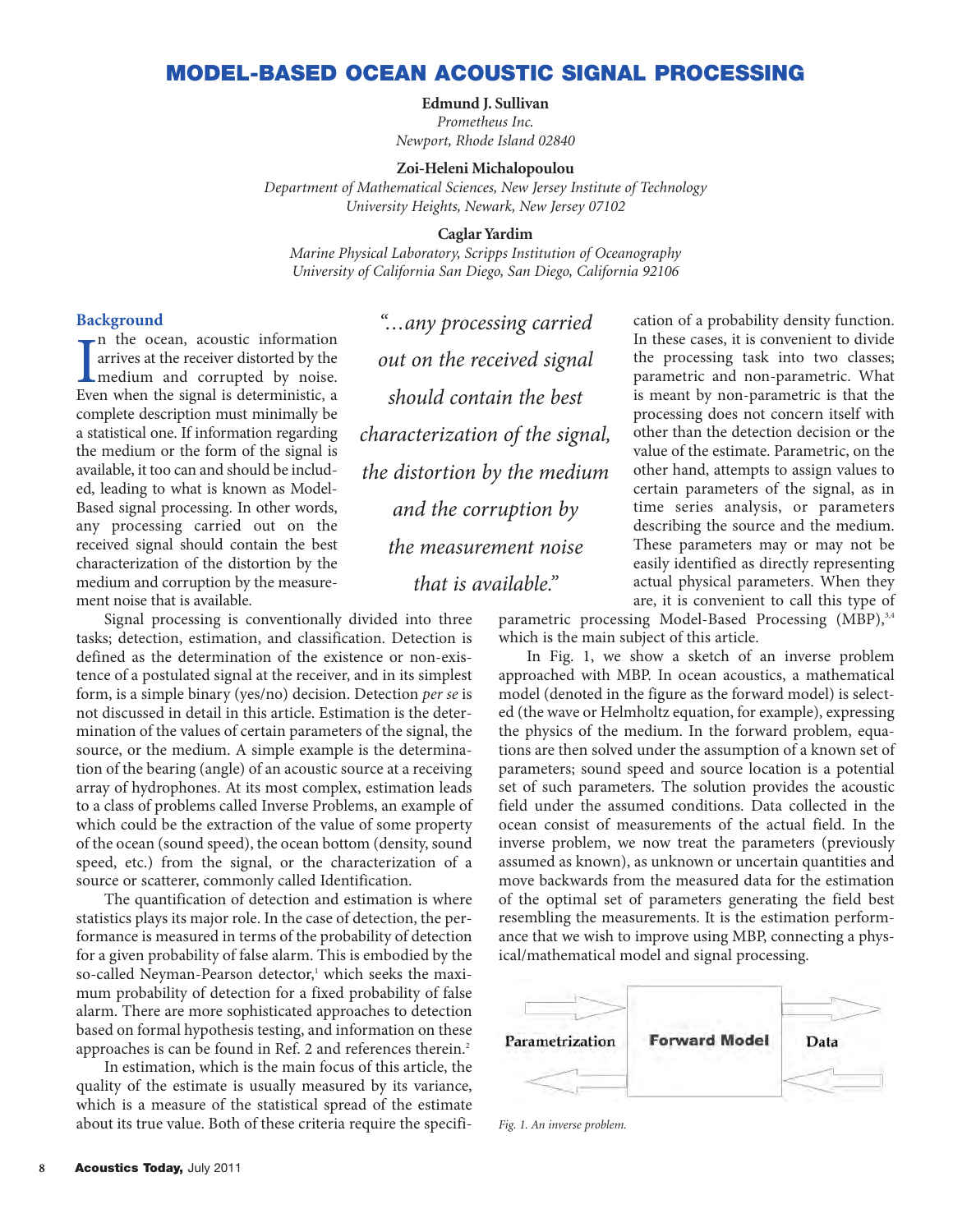

*Fig. 2. Measuring the acoustic field in the ocean.*

Figure 2 illustrates the ocean acoustics estimation problem. A source emits sound, which is sensed at an array of phones. The array could be a vertical line array (VLA), a horizontal line array (HLA), or a more complex configuration of a sensor geometry. We wish to "invert" the measured data for estimation purposes. Parameters to be estimated may include source location, array tilt and shift, sound speed in the ocean and seafloor sediments, sediment thickness, attenuation, and density.

## **Model-Based signal processing**

The concept of MBP is not a new one, because the specification of a model is required for any inverse problem. However, its use as a means of improving the performance of an ocean acoustic processor is a relatively novel idea. Historically, its use in ocean acoustics probably began with the work of Hinich,<sup>5</sup> who showed that by including the propagation model in the algorithm, the depth of an acoustic source in an acoustic waveguide could be readily estimated. Bucker<sup>6</sup> later showed that both the range and depth of the source could be estimated and introduced the term "Matched-Field processing," or MFP. A more detailed description of the history and methods of MFP can be found<sup>7</sup> in a special dedicated issue of the Institute of Electrical and Electronic Engineers (IEEE) *Journal of Oceanic Engineering*.

Originally, MFP was applied solely to source localization



*Fig. 3. Sequential Bayesian filtering.*

problems, under the assumption that the parameters describing the medium are known. Although a great deal was done in the field of MFP for source localization, still a rather useful approach to many ocean acoustic problems, there remains a fundamental problem which plagues it, sometimes referred to as the "Mismatch Problem." This problem arises from the fact that the solution can be highly sensitive to errors in the model parameters. This is not surprising, because it is the complexity of the model itself that leads to the observability of the desired parameters. Thus, if the model is not correct, it will lead to degradation. Sometimes this degradation can be catastrophic.

Although there have been many approaches to try to remedy this, the first major step forward was the work of Richardson and Nolte,<sup>8</sup> who, working within a Bayesian framework, included *a priori* probabilities in the MFP algorithm to account for uncertainties in the troublesome parameters. As a result, they obtained posterior probability density functions (PDFs) for source location, which described the uncertainty in the estimation process resulting from the lack of precise knowledge on the propagation medium characteristics.

MFP was soon after extended to inversion for environmental parameters. The first such application of MFP was presented by Livingston and Diachok,<sup>9</sup> who estimated the under-ice reflection coefficient applying MFP to data and sound propagation models in the Arctic. Inversion for the characteristics of the propagation medium subsequently expanded with estimation of geoacoustic parameters in highly complex environments.<sup>10-16</sup>

Within a Bayesian framework, but with dynamic models in mind—namely Bayesian filtering, Candy and Sullivan<sup>17</sup> sought to remedy the mismatch problem by embedding the propagation model into a Kalman filter (KF). This has the advantage of allowing the troublesome parameters to be included as part of the state vector of unknowns, a procedure known as "augmentation." A further advantage is that the Kalman formalism provides a natural and self-consistent framework for the inclusion of essentially any model. Most subsequent work has improved on this approach, especially by use of the so-called Extended and Unscented Kalman filters<sup>18,19</sup> (EKFs and UKFs, respectively) and several variants, and the particle filter  $(PF)$ ,<sup>20</sup> the latter pioneered in ocean acoustics by Candy<sup>21,22</sup> and subsequently extended.<sup>23-26</sup> PFs provide a powerful framework for performing signal processing in nonstationary dynamic systems involving nonlinear equations and non-Gaussian PDFs as well as a stream of incoming data. A summary of applications of the family of Kalman and particle filters to problems in ocean acoustics $27$  is available. These methods are often referred to as sequential Bayesian filtering and rely on a two-stage process. During the first stage, unknown state variables  $x_k$  at step  $k$  are predicted using estimates from step  $k-1$ . The second stage entails an update stemming from physical and statistical models that relate acoustic measurements  $y_k$  to state variables  $x_k$ . Figure 3 illustrates the two steps of sequential Bayesian filtering. In addition to providing point estimates for the state variables, sequential Bayesian filtering also provides posterior PDFs at every step, as will be shown.

Sequential Bayesian filtering has been frequently applied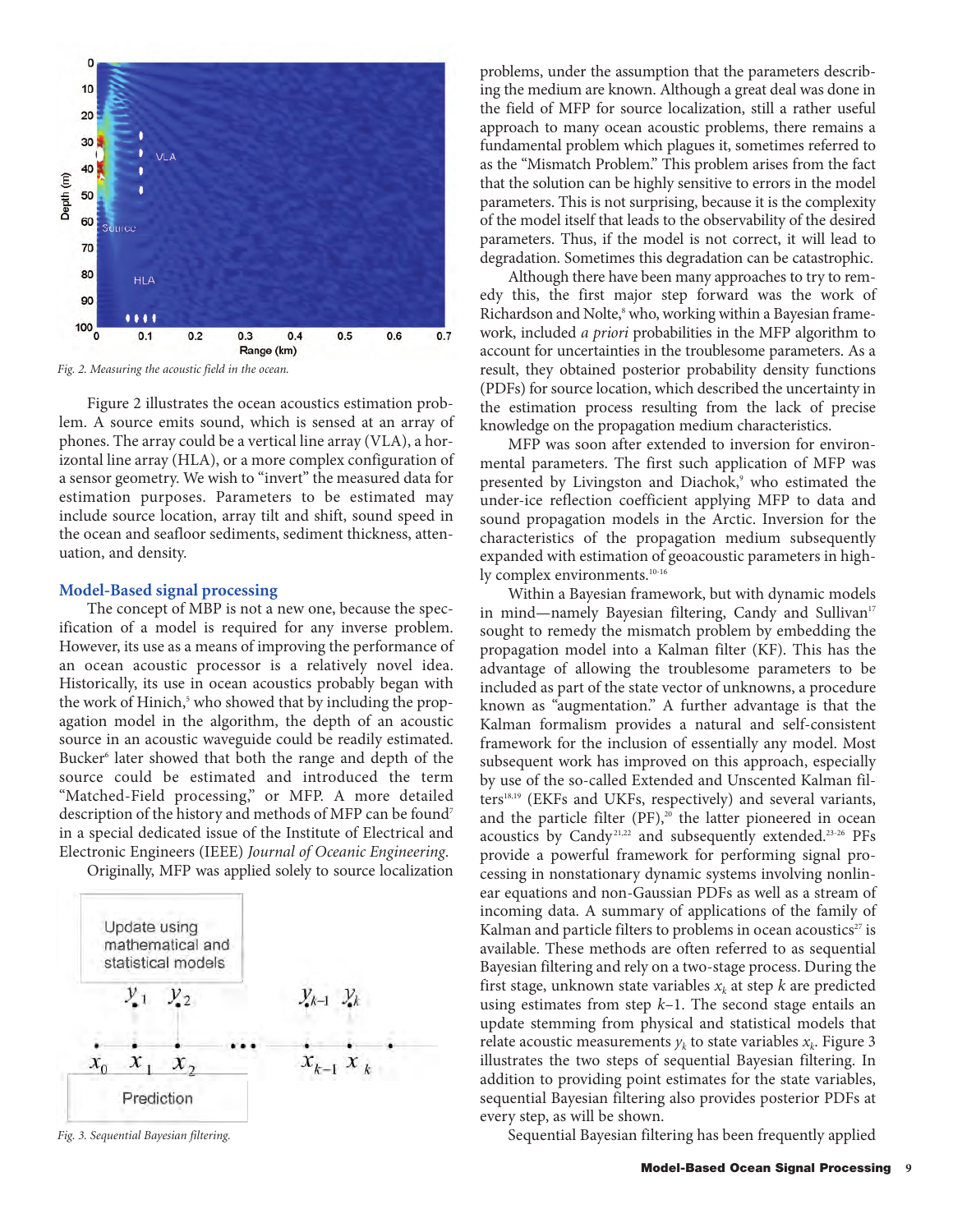

*Fig. 4. Ferry and Remus tracks.*

to source localization and tracking. It has also been successfully employed in geoacoustic inversion, $24,28,29$  tracking of internal wave fields,<sup>30</sup> tracking of frequencies in time-frequency representations,<sup>23</sup> and spatial arrival tracking across an array.<sup>26</sup> Some applications of MBP in ocean acoustics with sequential Bayesian filtering (with Kalman or particle filters) are discussed next.

# **Applications**

#### **Towed array processing**

One novel application of MBP in ocean acoustics is its use as a processor for a short towed array. Because a towed array is a moving sensor, it naturally incurs Doppler in the received signal. Here, MBP is a means of exploiting the bearing information in the Doppler.

A simple example of this can be seen from the following. Suppose a narrow-band plane wave signal of radian frequency  $\omega_0$  is arriving at a receiver moving with speed  $\nu$ , where the direction of propagation of the signal is at angle  $\theta$  with respect to the normal to the direction of motion of the receiver, sometimes referred to as *broadside*. The frequency of the received signal will be Doppler-shifted to frequency  $\omega$ , and the sign of the product  $v\sin\theta$  determines the sign of the Doppler, i.e., positive implying up-Doppler. The relation between  $\omega$  and  $\omega_0$  is given by the following well known expression:

$$
\omega = \omega_0 (1 \pm (v/c) \sin \theta) \tag{1}
$$

Here, *c* is the speed of sound in the water. It is clear then, that if one has knowledge of the source frequency, the bearing can be estimated. Passive synthetic aperture bearing estimation exploits this idea by casting the problem as joint estimation of the source frequency and the bearing angle.

Although the signal in this example is narrowband, the same approach can be used in the broadband case. More information on passive synthetic aperture and its history is available.31,32 (The term "synthetic aperture" refers to the fact that this processor outperforms the conventional processor, and therefore is equivalent to a conventional processor with a significantly longer aperture.) In the following example, the problem is solved by the use of a Kalman Filter.

During an experiment carried out jointly by Boston University and Woods Hole Oceanographic Institution, using the autonomous undersea vehicle REMUS, a short (six-element) array was towed. During the experiment, a ferry from the mainland of Cape Cod on its way to the island of Nantucket passed through the area. The resulting data provide the basis for this example.<sup>33,34</sup>

The six-element array, which had an element spacing of 0.75 m, was towed at a speed of 1.5 m/s. The ferry first appeared at an angle very close to broadside  $(0^{\circ})$  to the towed array. The array was moving in a straight line toward the course of the ferry, which was moving at approximately 20 kts, on a straight course from left to right with respect to forward endfire of the array. This configuration is depicted in Fig. 4. The points A and B are the ferry positions for the respective onset and closest point of approach (CPA) of the ferry source used in this work. The distance between these two points is approximately 2 km. Although the radiated sound from the ferry was quite broadband, extending over a band from about 100 to 1000 Hz, there was a particularly strong band of energy occurring between 890 and 920 Hz. This energy band was



*Fig. 5. Results for the random walk case.*



*Fig. 6. Results for the bearing-rate augmented case.*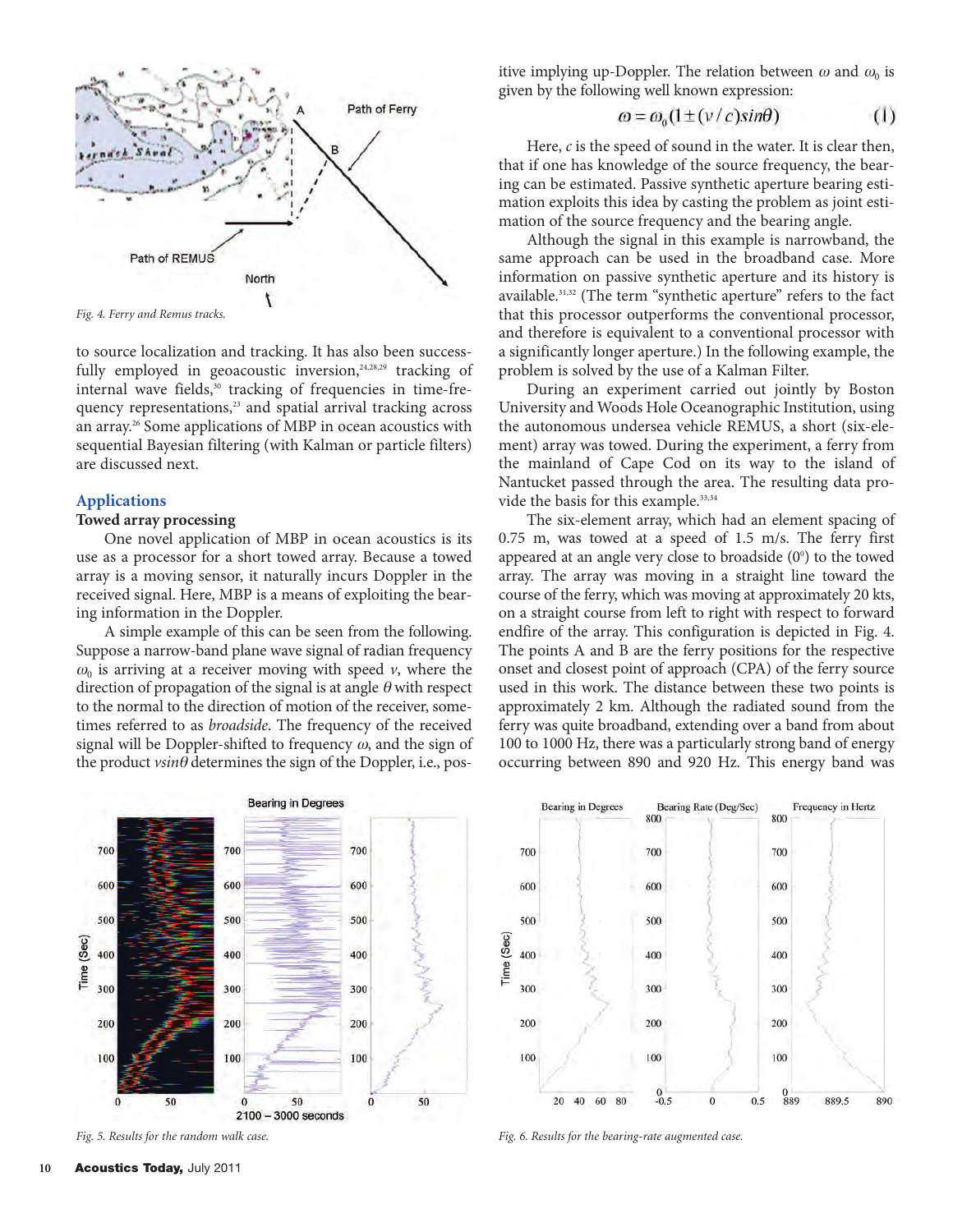

*Fig. 7. (a) Synthetic, noise-free time series received at an array of vertically and horizontally separated hydrophones; (b) time series after noise has been added.*

selected for the data in this paper. At this band of frequencies, the array has an acoustic length of approximately 2.3  $λ$ .

A KF was then used to process the data. The state vector consisted of the target bearing and the source frequency, which in this broadband case, was the lowest frequency of a sequence of short fast Fourier transforms (FFTs) of the time series data from each hydrophone. The measurement equation was made up of the six hydrophone time series and the observed frequency mentioned above. The results are shown in Figs. 5 and 6. In both figures the vertical axis is time in seconds. The left panel of Figure 5 is the result of beamforming the data with a conventional frequency-domain beamformer.

The center panel shows the maxima of the plot in the left panel, and the right panel shows the synthetic aperture result. As expected, both estimators fail to resolve the bearing in the neighborhood of endfire. After endfire, beginning at about 400 seconds, the synthetic aperture clearly shows the cumulative effect expected of such a processor.

Figure 6 depicts the results for the case where the bearing rate is augmented into the processor, which adds another element to the state vector. The left panel shows the bearing estimate, the center panel shows the estimate of the bearing rate, and the right-hand panel shows the estimate of the source fundamental frequency. Note that this frequency is not constant, because the source itself is undergoing non-zero accelerations. Thus, before endfire it has an up Doppler and, after endfire, a down Doppler and the apparent fundamental frequency of the source must adapt to these speed changes.

The fact that the bearing estimate in Fig. 6 shows some improvement over that of Fig. 5 bears some explanation. The KF requires that the user specify a trial value for the state error covariance. The value chosen constitutes a lower bound on the eventual state error covariance. This provides a means for the user to control the convergence rate of the process. That is, the larger this covariance is chosen to be, the faster the convergence of the processor, but at the price of a noisier estimate. The estimate in Fig. 6 allowed a smaller value for this covariance to be used, because the convergence requirements for the case of a non-zero bearing rate are eased by the



*Fig. 8. (a) True arrival times (+) and particle filter (PF) estimates (o). Posterior probability density functions (PDFs) for the number of arrivals at phone (b) 14, and (c) 15.*

inclusion of the bearing rate directly into the dynamics. Thus, the limiting state estimation error is smaller in Fig. 6 (left panel), than that in Fig. 5 (right panel). This adjustment of the covariance input to the KF is referred to as *tuning*, and is discussed in Refs. 35 and 36.

The performance of the synthetic aperture processor presented here is a consequence of proper modeling. There are three elements to the model structure. First, the proper inclusion of the Doppler provides additional bearing angle information; second, the modeling of the state as a Gauss-Markov process exploits the memory implicit in such a recursive model; and third, explicitly including the bearing rate in the model further decreases the bearing error.

# **Spatial time delay tracking**

Estimating difference in arrival times of signals at a set of receiving phones provides critical information on the propagation medium and geometry. It is commonly referred to as time-delay or arrival time estimation $37$  and has a vast number of applications in sonar, communications, speech processing, architectural acoustics, and medical diagnostics among other fields. In ocean acoustics, in particular, it has been shown in the past how arrival time estimation can lead to accurate bathymetry estimation, source localization, and geoacoustic inversion.37-40 As expected, the accuracy of arrival time estimates determines source localization and environmental parameter inversion quality.

Typically, arrival time estimation pertains to identifying arrival times of distinct signals at a specific phone or finding the time difference between arrivals of the same signal at different receivers. The idea that is explored here is to combine both aspects. We are interested in not only estimating times at which distinct paths arrive at a given phone, but also employing information on arrival times from one receiver to the next, in order to improve arrival time estimation at each phone. Using information from one hydrophone for the estimation process at another hydrophone leads to the concept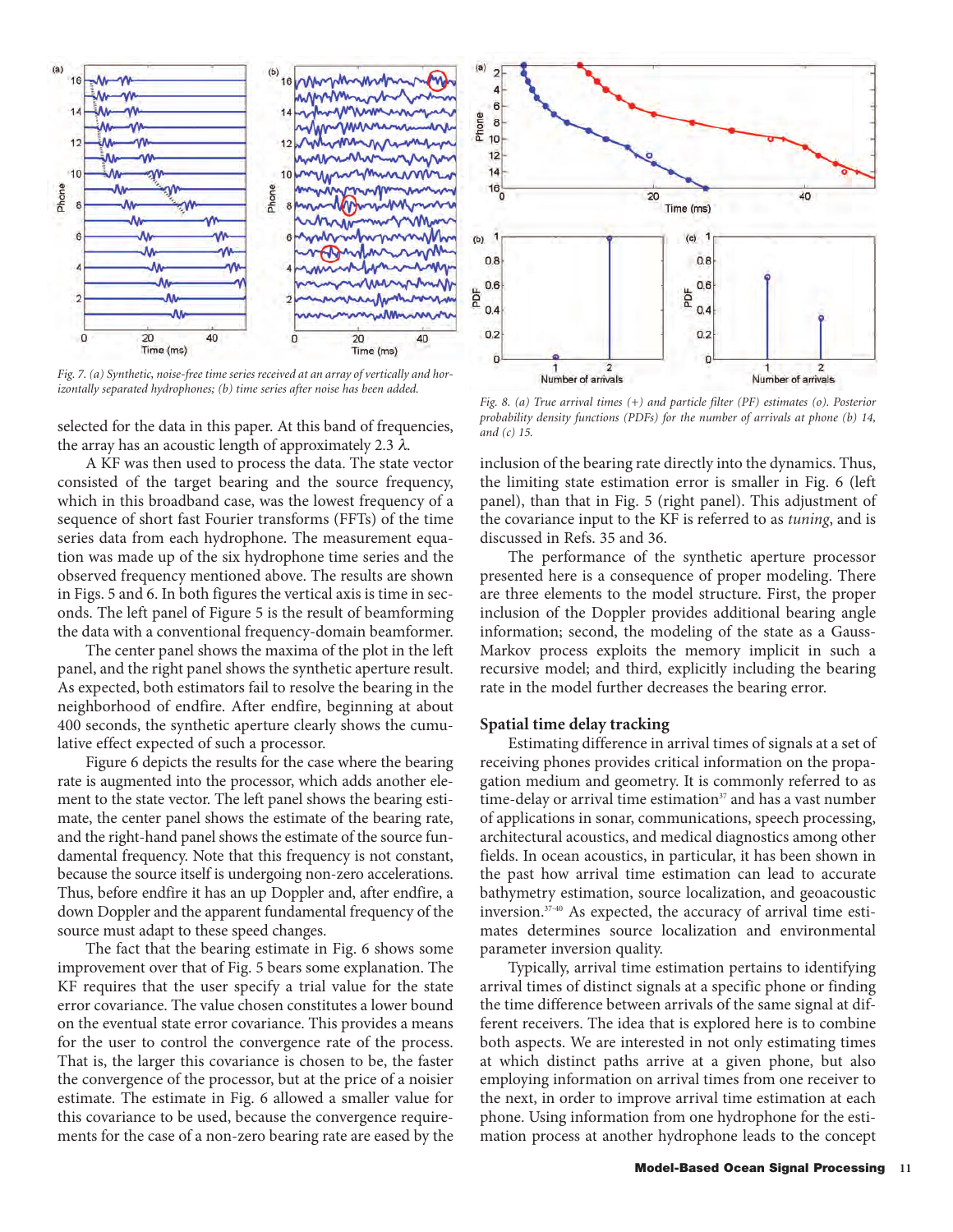

*Fig. 9. (a) SW06 time-series at 14 phones, (b) PDFs for D (black), SR (red) and BR (green) paths at the 14 phones.*

of sequential Bayesian filtering in space, that is, across phones. Because Bayesian filters have the power to exploit the correlation of motion of a target from one space/time point to another, it is possible to estimate parameters such as arrival times more tightly when we exploit spatial information rather than by only employing data at a single phone. Specifically, our signal arrives at a set of receivers via multiple paths and the *movement* of each arrival up and down the array of receivers can be compared to the motion of a target.

Figure 7(a) shows synthetic, noise-free time series at a tilted very large array (VLA) of 16 hydrophones in an isovelocity shallow water waveguide, similar to that of the Haro Strait Primer experiment.<sup>39</sup> The hydrophones have varying, nonuniform vertical and horizontal separations, causing nonlinearities in the arrival time patterns. The direct (D) and surface reflection (SR) paths that sound follows can be identified in the time series, although the SR is not present at the last two phones. Black dotted lines in the figure indicate the evolution of arrival times in space for each path. If we have a reliable arrival time estimate for one path at hydrophone k−*1*, we should be able to get an estimate for the same path at phone k, that is superior to an estimate obtained without taking into account arrival times at neighboring receivers. Figure 7(b) shows the same signals after noise has been added. The Signal-to-Noise Ratio (SNR) was 14 dB. Red ellipses show spurious peaks introduced by noise that could be potentially identified by an arrival time estimator as true sound arrivals.

Treating each path in space as a moving target, Bayesian MBP exploits the spatial evolution described above and shown in Fig. 7(a). The state vector consists of the arrival times for the D and SR paths. An observation model relates the received time series to those state variables. A prediction model is also selected, that predicts arrival times at receiver  $k$ using arrival time knowledge at receiver k−1. Because of the non-linearity of the observation model, KFs are not suitable for this problem. Instead, MBP is implemented with particle filtering.<sup>26</sup> We consider here, as an additional state variable, the number of arrivals that are present in the time series.

Figure  $8(a)$  illustrates the true arrival times  $(+)$  and the corresponding estimates (o) for the 16 phones obtained via PF. Estimates are very close to the true arrivals with small deviations because of the added noise. Although two arrivals are detected for K*=1,…,14*, the filter correctly switches to a single arrival at phones 15 and 16. Figure 8(b) shows the PDF for the estimated number of arrivals at phone 14, where the PF clearly identifies two arrivals with probability of one. At phone 15, the PDF in Fig. 8(c) demonstrates that the filter has estimated the presence of a single arrival. Because of the transition between phones 14 and 15, there is still significant probability (0.4) corresponding to the presence of two arrivals.

Similarly, $27$  we applied the PF arrival time estimation approach to data from the Shallow Water 06 (SW06) experiment.41 The data were collected in August 2006 at the 16-element MPL-VLA1 array. The source signal was a linear frequency modulated pulse with frequencies between 100 and 900 Hz; the sampling rate was 50 kHz. Received data were match-filtered to produce the time series of Fig. 9(a). Because of low SNR at the 15th and 16th phones, data at only the 14 lower phones were used.

We consider three paths: D, SR, and Bottom Reflection  $(BR)$ . As discussed,<sup>42</sup> estimating accurately those arrivals can reduce uncertainty in source localization and subsequently, in inversion for other parameters. The state variables for the PF are the arrival times for the three paths.

Figure 9(b) demonstrates the PDFs of arrival times as calculated by the PF. Notable uncertainty is present at the 16th phone, as the PDF spread demonstrates. This is expected, because no prior information from previous states (phones) is available; the 14th phone is where the PF begins. However, although the D and SR arrivals are very close at that phone, the PDFs show that the paths are clearly identified. The uncertainty is reduced at lower phones, where estimates are improved because of the incorporation of prior information. As also discussed,<sup>41</sup> uncertainty, manifested by an increase in the spread of the PDFs, becomes more pronounced when the SR and BR paths cross at receivers six through three.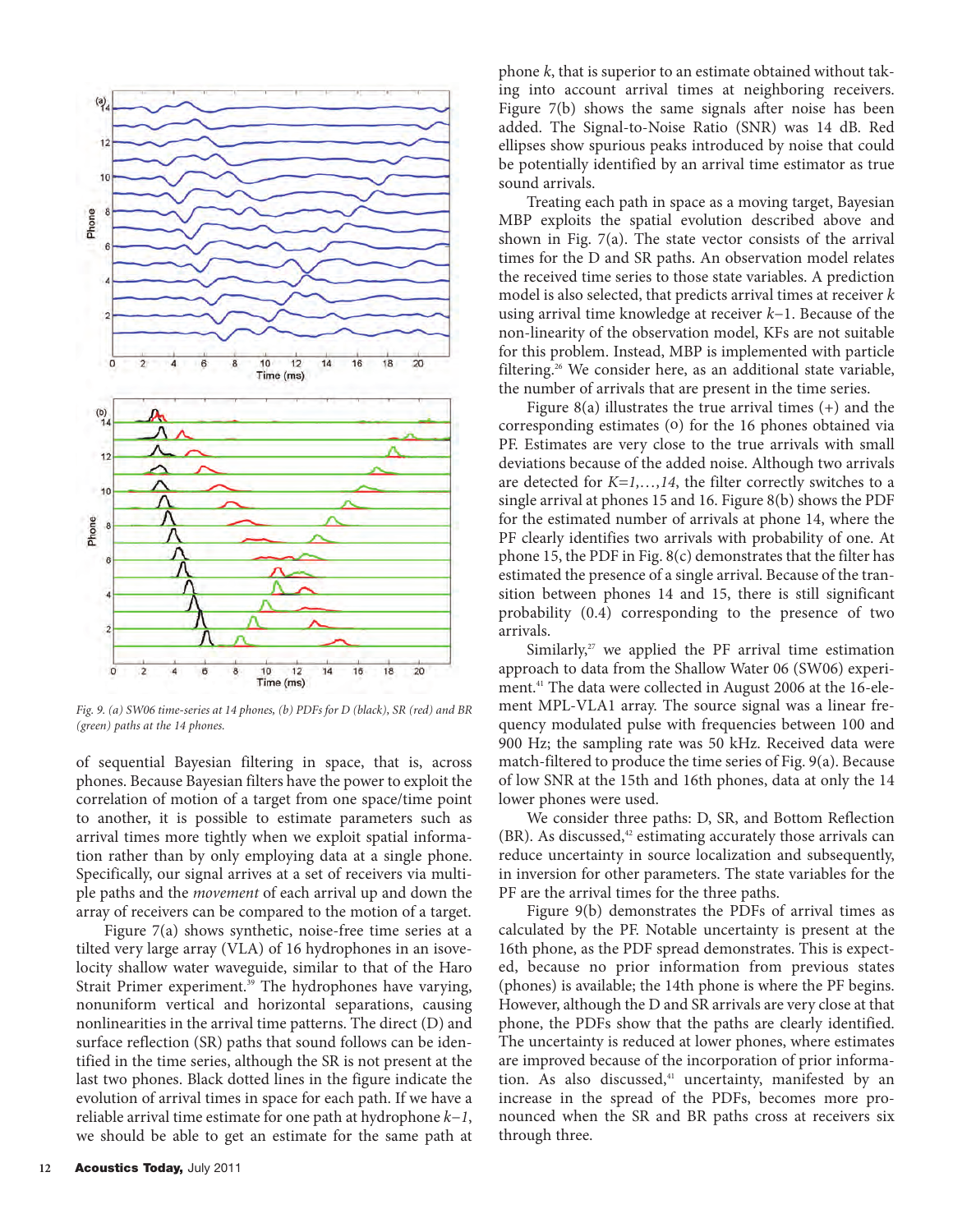

*ment with varying geoacoustic parameters and (b) posterior probability density functions (PDFs) of water depth and sediment properties [25] obtained using a particle filter with five minute snapshots provided on the right. Solid curves are the true values calculated from the Bachman database.*

Using the same approach, amplitudes of distinct paths can be readily estimated as well, in addition to their arrival times,<sup>26</sup> and can be subsequently used for estimation of attenuation.

# **Source and geoacoustic tracking**

Another application of Model-Based ocean acoustic signal processing is the tracking of source and ocean environmental properties using sequential Bayesian techniques. These techniques provide a suitable framework for sequentially estimating in time and space the unknown ocean environment and source parameters as data become available. KFs deal with systems where the acoustic measurements are related to unknown parameters via linear equations and all the underlying uncertainty can be represented with Gaussian PDFs. Geoacoustic tracking involves nonlinear interactions between the environmental parameters and the measured acoustic field with non-Gaussian PDFs. Hence, EKFs, UKFs, and PFs were used to handle the nonlinear/non-Gaussian geoacoustic tracking problem.<sup>24</sup> The performances of the EKF, UKF, and PF were analyzed and compared to the Bayesian Cramér-Rao lower bound, that provides a lower bound for achievable performance in tracking geoacoustic



*We make microphones mak* **ansihead.com ansihead com**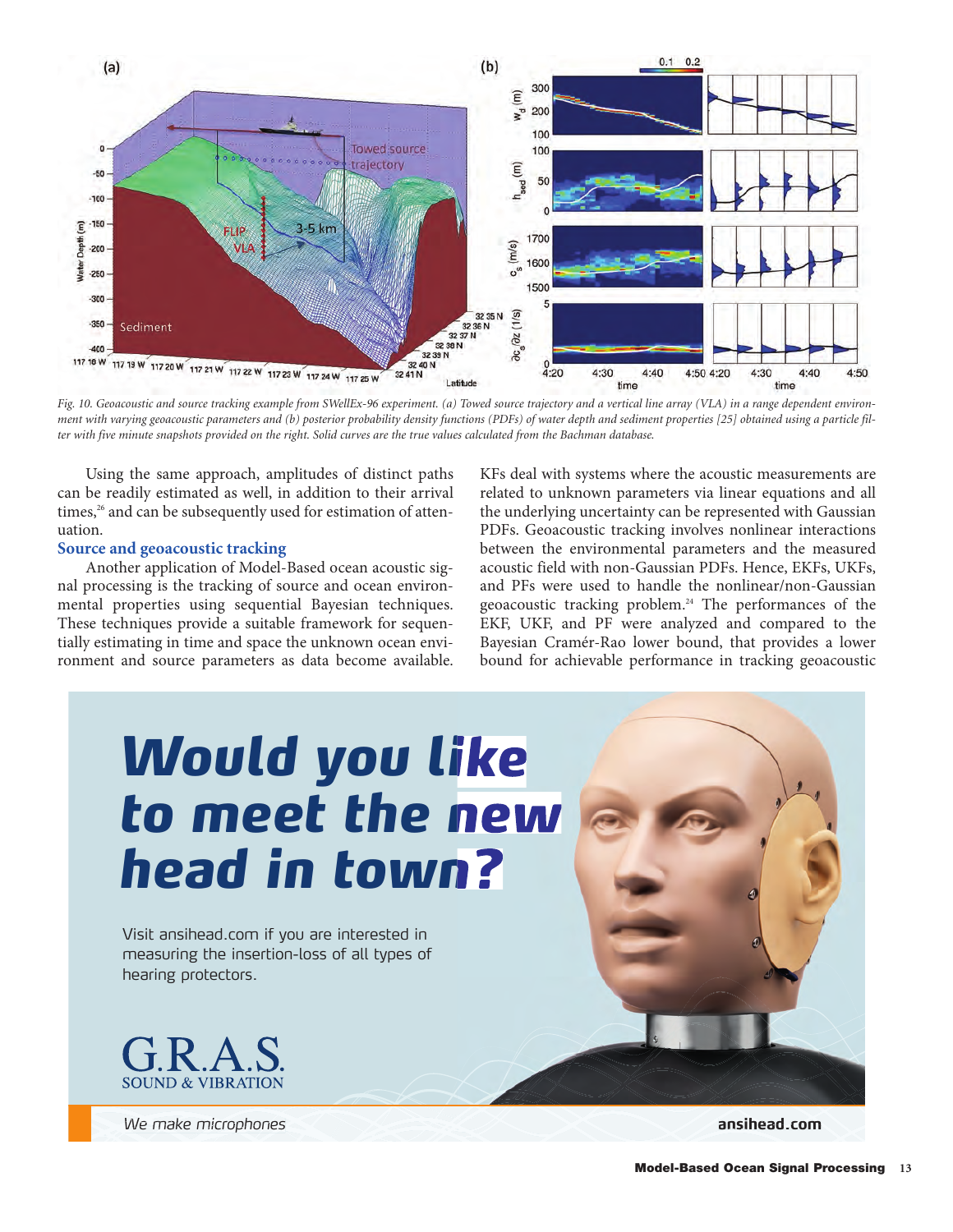parameters.24 The results showed that, for slowly varying environments, all filters performed similarly. However, when abrupt changes such as a rapid transition to a different sedimentary rock formation occurred, the PF outperformed the KF variants. The trade-off for better track quality is the increased computational cost of the PF compared to the KF variants.

Sequential geoacoustic tracking was demonstrated on SWellEx-96 data.<sup>25</sup> Because the source parameters were also unknown, the state vector included the unknown source parameters (source depth, range, and speed) together with the geoacoustic parameters, effectively tracking the source in an unknown and changing environment. A constant velocity model was adopted in that problem. The algorithm was tested in a region with bathymetry ranging from 100 to 250 m and a range-dependent sedimentary layer given by the Bachman profile<sup>43</sup> as shown in Fig.  $10(a)$ . It was conducted in May 1996, off the coast of San Diego, CA, near Point Loma. A 118 m long, 21-element VLA was deployed from *R/P Flip* at 216.5 m deep water north of Loma Canyon. The source was towed at 2.6 m/s at a depth of 55 m. The source was a comb signal composed of 13 frequencies from 49 to 388 Hz. A PF with 200 particles was able to track the moving source array and the environmental parameters that included array tilt, water depth, sediment thickness, sediment top and bottom sound speed values. The posterior PDFs for four of these parameters, shown in Fig. 10(b), are in agreement with the true values obtained from the Bachman database. Note that the PF allows the PDFs to be non-Gaussian as is the case for the sediment thickness and upper sound speed.

The ocean shelfbreak region is characterized by rapid change in bathymetry and large variations in geoacoustic parameters. The ocean sound speed can be evolving rapidly both temporally and spatially due to the interplay between deep and shallow water. The capabilities of sequential Bayesian geoacoustic and source tracking were also tested in the shelfbreak regions with strong spatial and temporal variability<sup>44</sup> using the data from the SW06 experiment. The PF was able to track the source and bottom parameters as well as the sound speed profile in terms of empirical orthogonal functions. **AT**

# **References**

- 1 S. M. Kay, *Fundamentals of Statistical Signal Processing—Volume I: Estimation Theory* (Prentice-Hall, Englewood Cliffs, NJ, 1993).
- 2 L. L. Scharf, *Statistical Signal Processing: Detection, Estimation, and Time Series Analysis* (Prentice Hall, Englewood Cliffs, NJ, 1993).
- 3 J. V. Candy, *Signal Processing: The Model Based Approach* (McGraw-Hill, New York, 1985).
- 4 J. V. Candy, *Model Based Signal Processing: Detection, Estimation, and Time Series Analysis* (Wiley, New York, 2005).
- 5 M. J. Hinich, "Maximum-likelihood signal processing for a vertical array," J. Acoust. Soc. Am. **54**, 499–503 (1973).
- 6 H. P. Bucker, "Use of calculated sound fields and matched-field detection to locate sound sources in shallow water," J. Acoust. Soc. Am. **59**, 368–373 (1976).
- 7 Special Issue of IEEE Journal of Oceanic Engineering on

Detection and Estimation in Matched Field Processing, R. D. Doolittle, A. Tolstoy, and E. J. Sullivan, Eds. (Institute of Electrical and Electronic Engineers, New York, 1993).

- 8 A. M. Richardson and L. W. Nolte, "A posteriori probability source localization in an uncertain sound speed, deep ocean environment," J. Acoust. Soc. Am. **89**, 2280–2284 (1991).
- E. Livingston and O. Diachok, "Estimation of average under-ice reflection amplitudes and phases using matched-field processing," J. Acoust. Soc. Am. **86**, 1909–1919 (1989).
- 10 M. D. Collins, W. A. Kuperman, and H. Schmidt, "Nonlinear inversion for ocean-bottom properties," J. Acoust. Soc. Am. **92**, 2770–2783 (1992).
- 11 P. Gerstoft, "Inversion of seismoacoustic data using genetic algorithms and a posteriori probability distributions," J. Acoust. Soc. Am. **95**, 770–782 (1994).
- 12 S. E. Dosso, "Quantifying uncertainty in geoacoustic inversion I. A fast Gibbs sampler approach," J. Acoust. Soc. Am. **111**, 129–142 (2002).
- 13 M. Siderius, P. L. Nielsen, and P. Gerstoft, "Range-dependent seabed characterization by inversion of acoustic data from a towed receiver array," J. Acoust. Soc. Am. **112**, 1523–1535 (2002).
- 14 N. R. Chapman, S. Chin-Bing, D. King, and R. B. Evans, "Benchmarking geoacoustic inversion methods for range-dependent waveguides," IEEE J. Oceanic Eng. **28**, 320–330 (2003).
- 15 R. A. Koch and D. P. Knobles, "Geoacoustic inversion with ships as sources," J. Acoust. Soc. Am. **117**, 626–637 (2005).
- 16 Y.-M. Jiang, N. R. Chapman, and M. Badiey, "Quantifying the uncertainty of geoacoustic parameter estimates for the New Jersey Shelf by inverting air gun data," J. Acoust. Soc. Am. **121**, 1879–1894 (2007).
- J. V. Candy and E. J. Sullivan, "Ocean acoustic signal processing: A model-based approach," J. Acoust. Soc. Am. **92**, 3185–3201 (1992).
- 18 A. H. Jazwinski, *Stochastic Processes and Filtering Theory*. (Academic Press, New York, 1970).
- 19 E. A. Wan and R. van der Merve, "The unscented Kalman filter," in S. Haykin, *Kalman Filtering and Neural Networks*. (John Wiley & Sons, New York, 2001).
- 20 B. Ristic, S. Arulampalam, and N. Gordon, *Beyond the Kalman Filter: Particle Filters for Tracking Applications*. (Artech House, Boston, 2004).
- 21 J. V. Candy and S. J. Godsill, "Bayesian space-time processing for acoustic array source estimation using a towed array," J. Acoust. Soc. Am. **120**, 3179 (2006).
- 22 J. V. Candy, "Particle filtering for signal enhancement in a noisy shallow ocean environment," in OCEANS 2010, 1–6 (2010).
- 23 I. Zorych and Z.-H. Michalopoulou, "Particle filtering for dispersion curve tracking in ocean acoustics," J. Acoust. Soc. Am. **124**, EL45–EL50 (2008).
- 24 C. Yardim, P. Gerstoft, and W. S. Hodgkiss, "Tracking of geoacoustic parameters using Kalman and particle filters," J. Acoust. Soc. Am. **125**, 746–760 (2009).
- 25 C. Yardim, P. Gerstoft, and W. S. Hodgkiss, "Geoacoustic and source tracking using particle filtering: Experimental results," J. Acoust. Soc. Am. **128**, 75–87 (2010).
- 26 R. Jain and Z.-H. Michalopoulou, "A particle filtering approach for spatial arrival time tracking in ocean acoustics," J. Acoust. Soc. Am. **129**, EL236–EL241 (2011).
- 27 C. Yardim, Z.-H. Michalopoulou, and P. Gerstoft, "An overview of sequential Bayesian filtering in ocean acoustics," IEEE J. Oceanic Eng. **36**, 73–91 (2011).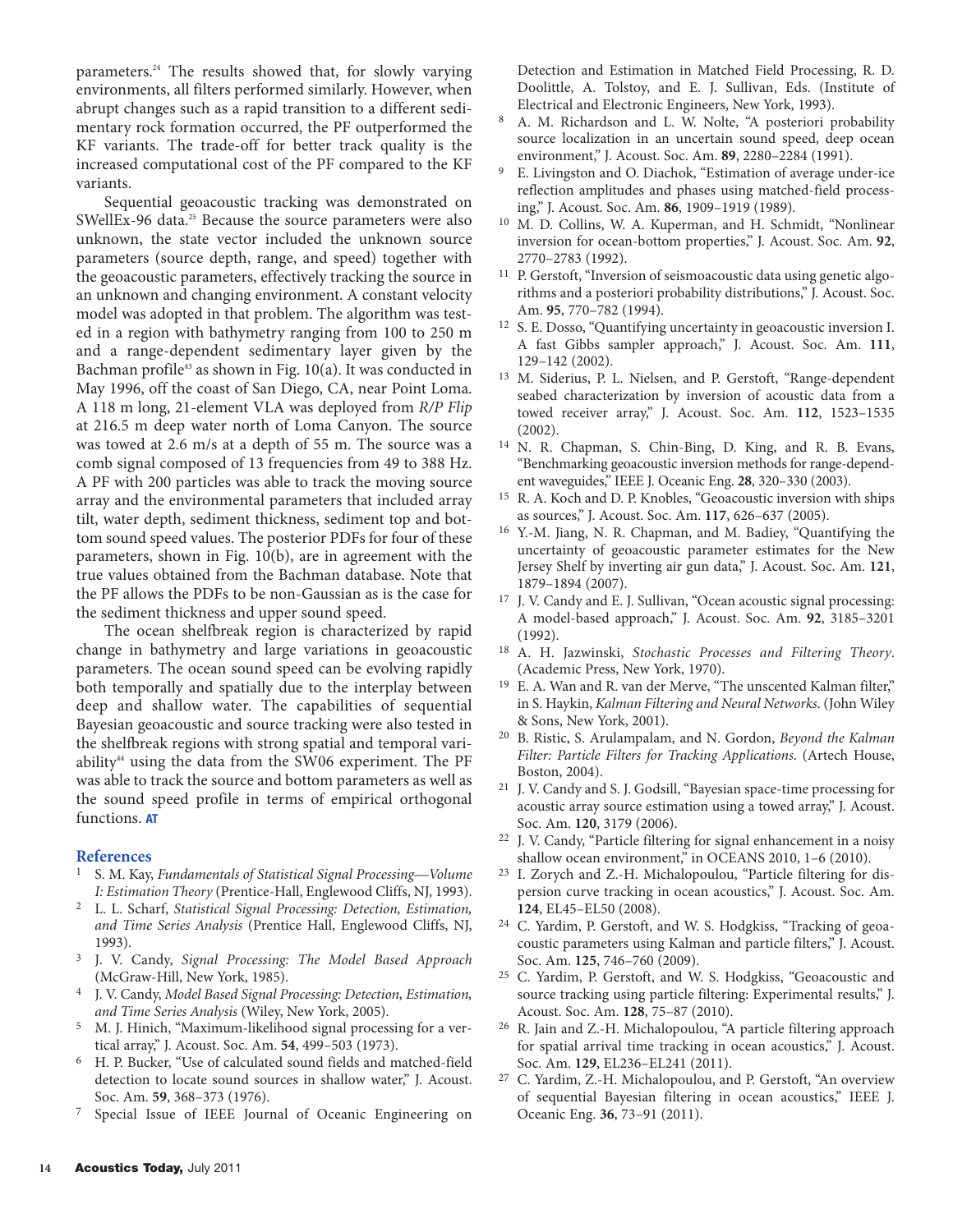- 28 O. Carrière, J.-P. Hermand, and J. V. Candy, "Inversion for timeevolving sound-speed field in a shallow ocean by ensemble Kalman filtering," IEEE J. Oceanic Eng. **34**, 586–602 (2009).
- 29 O. Carrière, J.-P. Hermand, J.-C. Le Gac, and M. Rixen, "Fullfield tomography and Kalman tracking of the range-dependent sound speed field in a coastal water environment," J. Marine Systems **78**, S382–S392 (2009).
- 30 J. V. Candy and D. H. Chambers, "Model-based dispersive wave processing: A recursive Bayesian solution," J. Acoust. Soc. Am. **105**, 3364–3374 (1999).
- 31 E. J. Sullivan and J. V. Candy, "Space-time array processing: The model-based approach," J. Acoust. Soc. Am. **102**, 2809–2820 (1997).
- 32 E. J. Sullivan, "Passive acoustic synthetic aperture processing," IEEE Oceanic Eng. Soc. Newsletter **38**, 21–24 (2003).
- 33 J. D. Holmes, W. M. Carey, J. F. Lynch, A. E. Newhall, and A. Kukulya, "An autonomous underwater vehicle towed array for ocean acoustic measurements and inversions," in OCEANS 2005 **2**, 1061–1068 (2005).
- 34 J. D. Holmes, W. M. Carey, and J. F. Lynch, "Results from an autonomous underwater vehicle towed hydrophone array experiment in Nantucket Sound," J. Acoust. Soc. Am. **120**, EL15–EL21 (2006).
- 35 J. V. Candy, *Model-Based Signal Processing*. (John Wiley, New York, 2006).
- 36 E. J. Sullivan, J. D. Holmes, W. M. Carey, and J. F. Lynch, "Broadband passive synthetic aperture: Experimental results," J. Acoust. Soc. Am. **120**, EL49–EL54 (2006).
- 37 G. C. Carter, "Time delay estimation for passive sonar signal processing," IEEE Trans. Acoustics, Speech and Signal Process. **29**, 463–470 (1981).
- 38 F. El-Hawary and G. A. N. Mbamalu, "Underwater target tracking via the Iteratively Weighted Least Squares (IRWLS) filtering approach," IEE Proceedings–F, Radar and Signal Processing, 459–469 (1991).
- 39 P. Pignot and N. R. Chapman, "Tomographic inversion of geoacoustic properties in a range-dependent shallow-water environment," J. Acoust. Soc. Am. **110**, 1338–1348 (2001).
- Z.-H. Michalopoulou and X. Ma, "Source localization in the Haro Strait Primer experiment using arrival time estimation and linearization," J. Acoust. Soc. Am. **118**, 2924–2933 (2005).
- 41 D. J. Tang, J. Moum, J. Lynch, P. Abbot, R. Chapman, P. Dahl, T. Duda, G. Gawarkiewicz, S. Glenn, J. Goff, H. Graber, J. Kemp, A. Maffei, J. Nash, and A. Newhall, "Shallow Water 06 A joint acoustic propagation/nonlinear internal wave physics experiment," Oceanography **20**, 156–167 (2007).
- 42 R. Jain and Z.-H. Michalopoulou, "A particle filtering approach for multipath arrival time estimation from acoustic time series," J. Acoust. Soc. Am. **126**, 2249–2249 (2009).
- 43 R. T. Bachman, P. W. Schey, N. O. Booth, and F. J. Ryan, "Geoacoustic databases for matched-field processing: Preliminary results in shallow water off San Diego, California," J. Acoust. Soc. Am. **99**, 2077–2085 (1996).
- 44 C. Yardim, P. Gerstoft, and W. S. Hodgkiss, "Sequential geoacoustic inversion at the continental shelfbreak," J. Acoust. Soc. Am., in press, (2011).